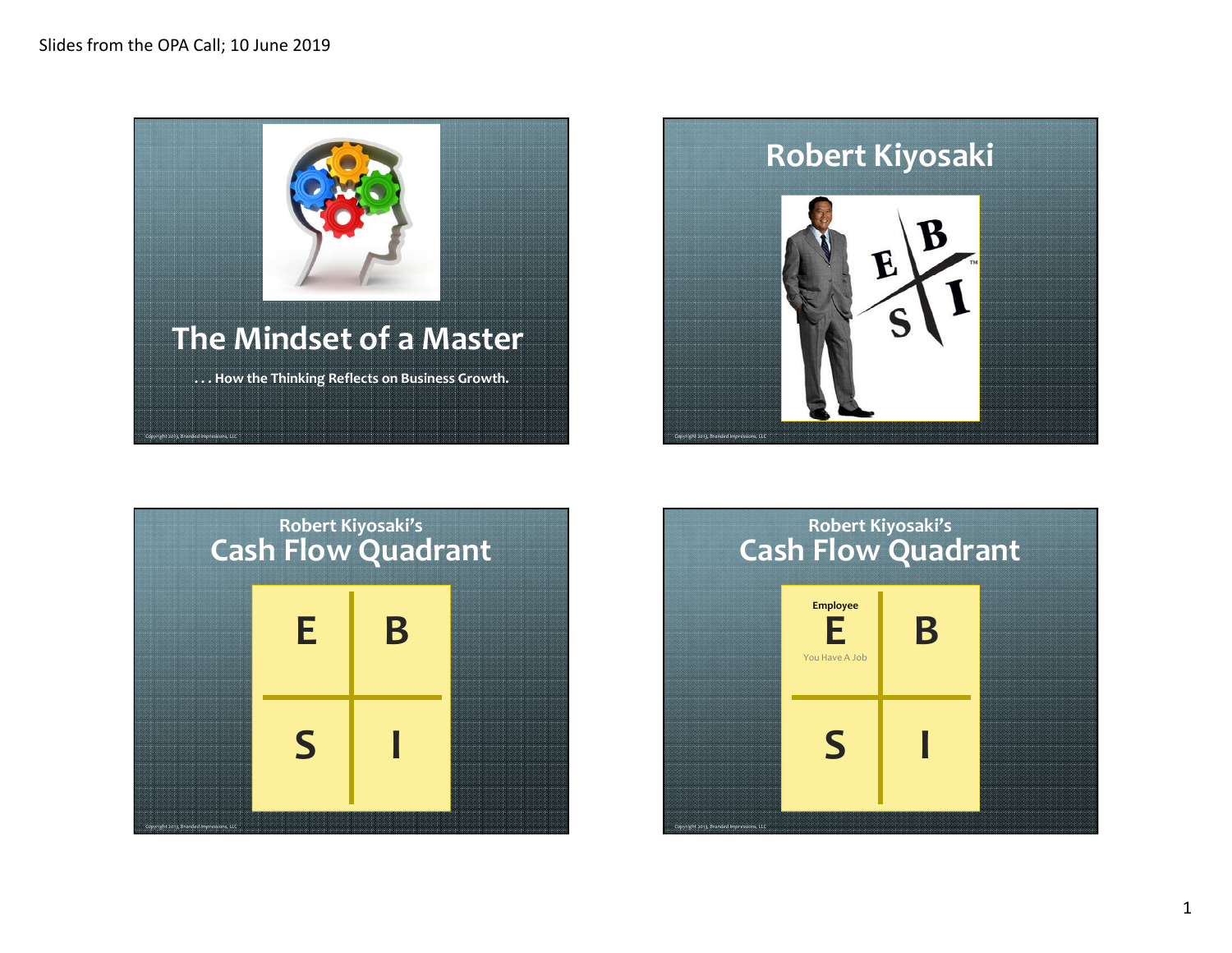





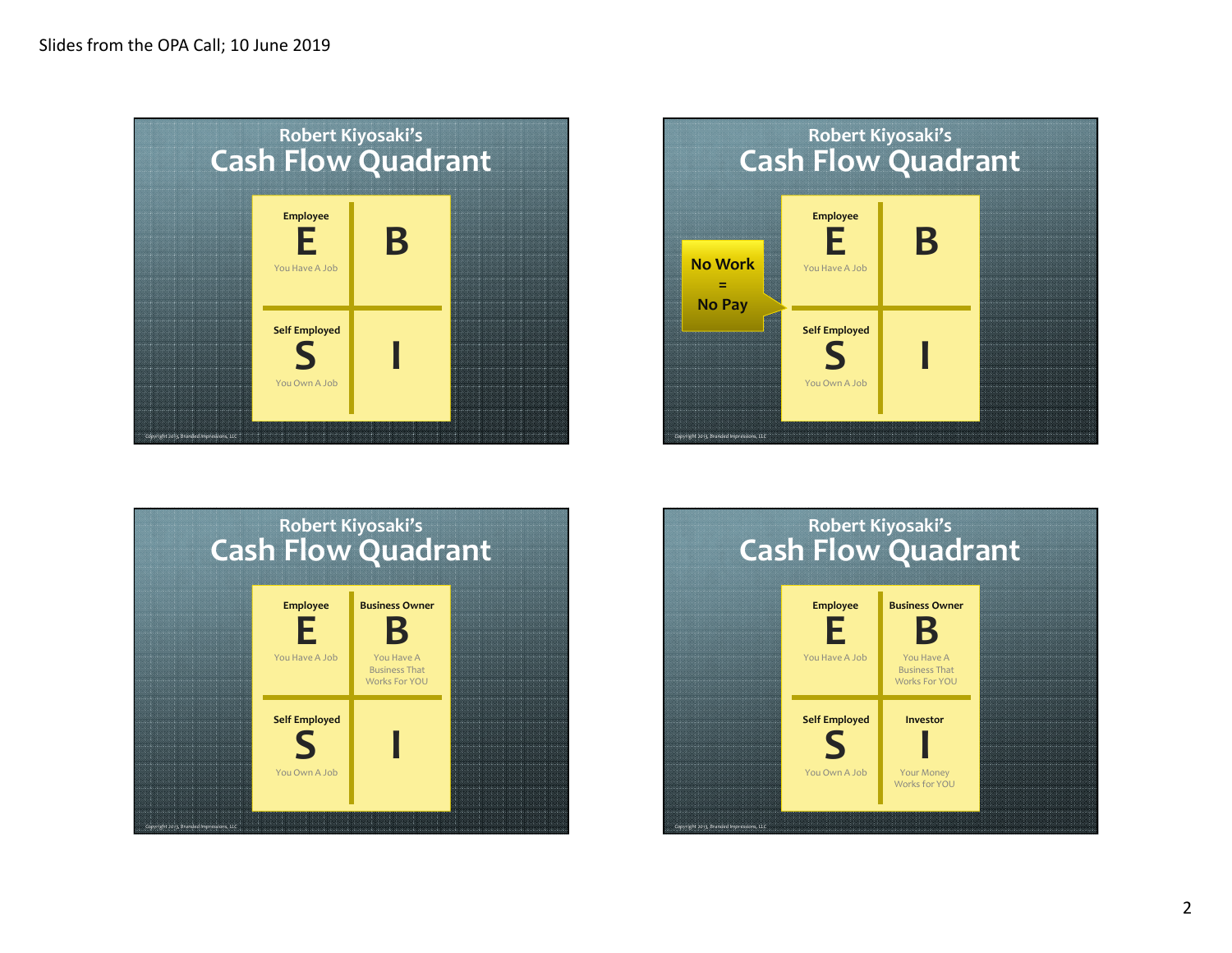

# **The Mindset of a Master**

**. . . How the Thinking Reflects on Business Growth.**

"The size or your business will not exceed the level of your thinking. For a larger business, elevate your thinking and expand your expectations."

*Copyright 2013, Branded Impressions, LLC*

*Copyright 2013, Branded Impressions, LLC*



*Carolyn & Eddie Wightman, Lifetime & Presidential Master Coordinators*

## **The Mindset of a Master**

**. . . How the Thinking Reflects on Business Growth.**

"You cannot surpass your thinking in this business; if one does, it's only temporary."

*Copyright 2013, Branded Impressions, LLC*



*Roland Oosterhouse,Lifetime & Presidential Master Coordinator*

## **The Mindset of a Master**

**. . . How the Thinking Reflects on Business Growth.**

While working with someone we should be spending 80% of our time helping them with their thinking and 20% of the time helping them with "how to" build their business.

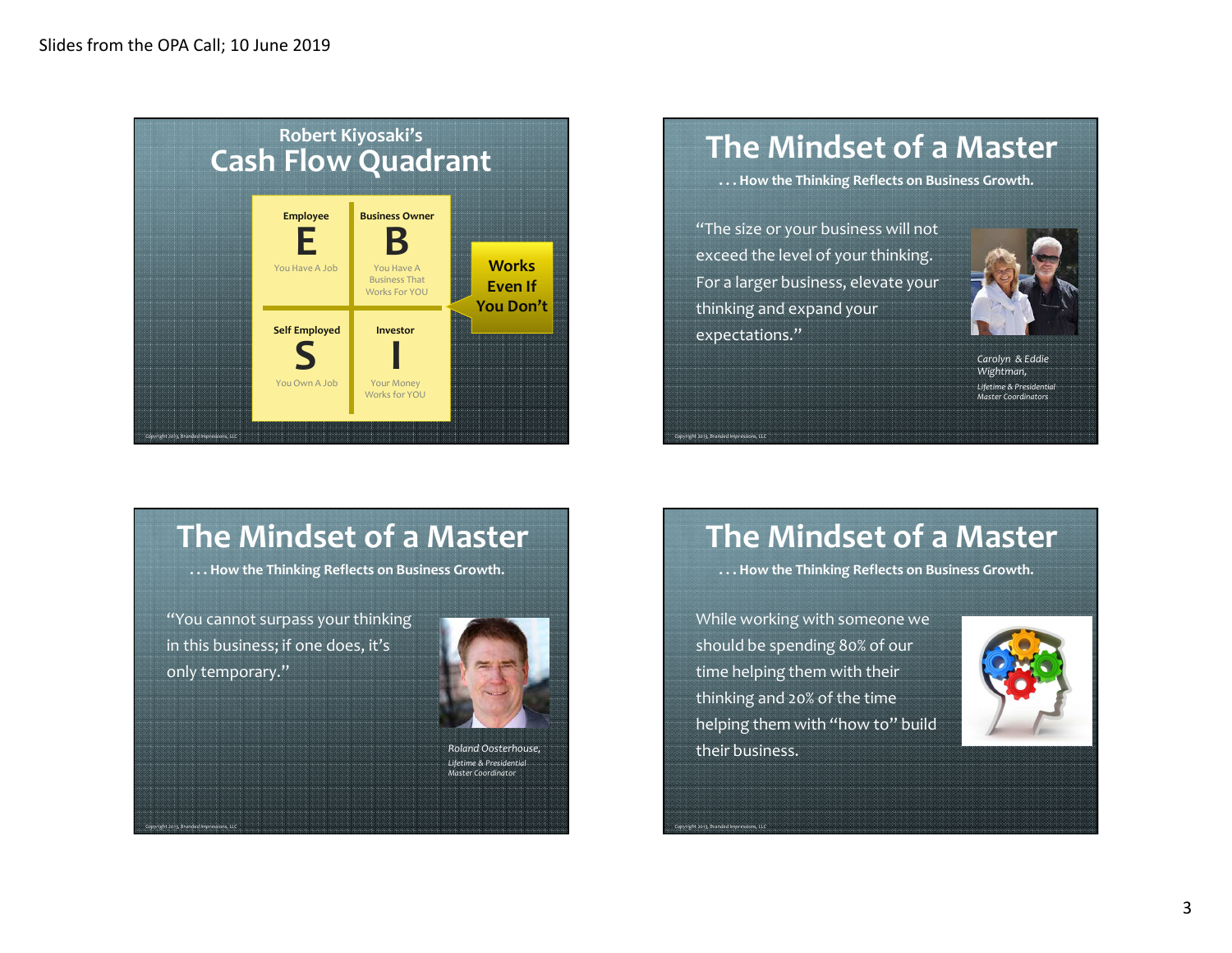

# **Customer/Member Thinking**

- $\triangleright$  "I can't sell." Terrified for someone to think<br>that live selling
- 
- 
- 

even taking a leader role as a Small Business Owner?

### **Mini Mart Owner**

- Volume 1000 per month
- $\triangleright$  They say "I just want to help others."
- $\ge$  "I don't want to sell."

*Copyright 2013, Branded Impressions, LLC*

Œ.

- $\blacktriangleright$  "I don't want to make money"
- $\triangleright$  "I don't want to sell to family and friends"
- $\geq$  Concerned about 'rejection'
- $\triangleright$  Don't see the value of investing in their business
- $\triangleright$  They focus on negative press of 'networking marketing'<br> $\cdot$ and don't see this as an honorable profession.

What are the chances of this person becoming a Master Coordinator? What chances can they move to Small Business Owner (Director) and sustain a solid business?

**E Employee Thinking**

# **Director**

- $\triangleright$  Volume 2000 2500 per month
- $\blacktriangleright$  "I hope the customers will buy more"
- $\triangleright$  Tend to be more concerned about their own personal<br>https://www.contractor.com/https://www.com/https://www.com/https://www.com/https://www.com/https://www.com/http business and less about the people in their group
- $\triangleright$  They always worry about their business volume
- $\blacktriangleright$  They quickly ask questions like:

*Copyright 2013, Branded Impressions, LLC*

- "How much do you want to make"
- "When do you want to be a Director"
- $\triangleright$  "You know the sky is the limit"

#### **EEmployee**

**Thinking**

**E Employee Thinking**

> **Looking for Direction. Following**

**Programs.**